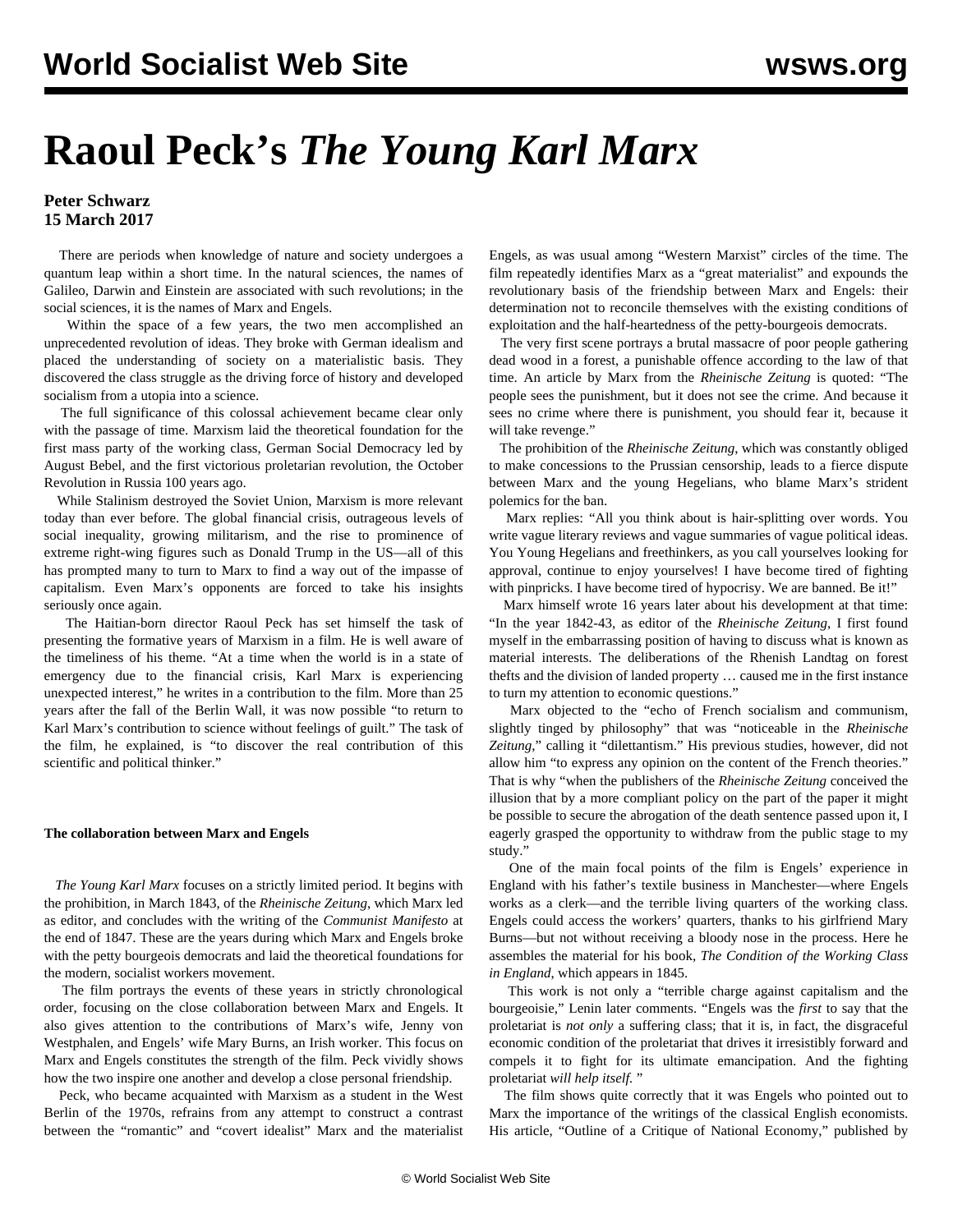Engels at the beginning of their collaboration in the *German-French Yearbooks*, anticipated many of the ideas Marx later developed more thoroughly in *Capital*.

 In a later scene—one of the most amusing in the film—Engels, Marx and Mary Burns encounter an employer friend of Engels senior in a London club. The entrepreneur, who employs children at his factory, stoutly maintains that night shifts do not affect their health. "You mean, they do not affect your health," Mary Burns replies to the stunned employer.

 Raoul Peck has selected German actors for the main roles in the film, a Franco-German-Belgian co-production. August Diehl is a convincing Marx, combining perspicacity and wit with authority. Stefan Konarske plays a charming Engels, who is perhaps a touch too ingratiating.

 Vicky Krieps is a very credible Jenny Marx, who abandoned her aristocratic upbringing to share the fate of an emigrant and become the wife of a revolutionary—and did not regret it for a moment. Hannah Steele plays Mary Burns as a rebellious and independent Irish woman, though it is not authenticated that she became acquainted with Engels as a ringleader of rebellious workers at the factory of Engels senior, as the film implies.

 The supporting roles are also filled well. Olivier Gourmet presents a somewhat pedantic Proudhon, and Alexander Scheer a clumsy Weitling, giving speeches in florid phrases.

### **Political conflicts**

 Marx and Engels developed their historical materialist outlook on the eve of the bourgeois revolution, which swept across Europe in 1848, through fierce polemics with representatives of tendencies articulating the interests of bourgeois and middle-class layers, as well as conservative artisans.

 The film gives much space to these disputes. In the course of the film we are introduced to, among many others, the young Hegelians Max Stirner and Bruno Bauer, the editor of the *German-French Yearbooks* Arnold Ruge, the French socialist Pierre Proudhon, the True Socialists Moses Hess and Karl Grün, and the utopian Wilhelm Weitling.

 Although the dialogues are largely based on original sources, it is often difficult to understand what the disputes are about. One reason is the drama of the action. The film tries to portray the life of its protagonists—both are not yet 30—in all their aspects: love, birth, debauchery, material misery, conflicts with parents, etc. Peck said his intention was to put Marx, the "bearded old man," aside and to revive "the exploits of this fabulous trio ... in an explosive Europe under the thumb of censorship and on the eve of the bourgeois-democratic revolution."

 As a result, the political content of the disputes often remains obscure. Before the viewer has grappled with one topic, the film moves on to the next scene. Here, a somewhat slower pace would have been desirable. It's worth watching the movie twice.

 The reduction of processes that developed over a protracted period to a single event creates problems as well. Dramatically, this may be justified, but it trivializes the film.

 In real life, Marx and Engels got to know one another over a prolonged period. Engels had already met Marx in Cologne when Marx was still in charge of the *Rheinische Zeitung*, and Engels also wrote for the newspaper. Their first meeting in Cologne was cool because Marx had already broken with the Young Hegelians, while Engels still supported them. Nevertheless, prior to commencing their lifelong friendship in Paris, they had already known and appreciated the work of each other.

In the film, however, (apart from an accidental meeting in Berlin) Marx

and Engels meet each other in the Paris apartment of Arnold Ruge, begin by verbally abusing one another, then seek to outdo themselves with mutual compliments and finally seal their friendship with a game of chess and much alcohol—all in one day. This appears artificial and lacks credibility.

 The following scene is even more trivial. The drunken pair stagger along the streets of Paris, Marx throws up in the gutter, and then slurs: "You know, I think I've understood something. The philosophers have only interpreted the world, in various ways. The point, however, is to change it." This is the most embarrassing scene in the entire movie.

 In fact, Marx's *Theses on Feuerbach*, of which number 11 is cited here, represented a tremendous advance in the elaboration of the historicalmaterialist outlook. Tackling the idealism of Hegel and the Young Hegelians, Marx and Engels had turned to the materialism of Ludwig Feuerbach. His materialism, however, was passive and contemplative because, as Marx put it, he did "not grasp the significance of 'revolutionary,' of 'practical-critical,' activity."

 The issue for Marx was not to counterpose changing the world to its interpretation and to promote some sort of blind activism, as this scene suggests. Rather, Marx emphasized that the world can only be properly understood by incorporating human practice. That then provides the basis for consciously changing it.

#### **The League of the Just**

 The last third of the film deals with the activities of Marx and Engels in the League of the Just. It shows that even at that time they worked intensively to establish an international party of the working class. In Brussels, they founded the Communist Correspondence Committee, which was able to establish links with a number of countries. In the beginning of 1847, they then joined the ranks of the League of the Just, which had been founded in 1836 by German workers and tailors forced into exile. The League propagated political and social revolution, and had offshoots in several countries.

 Marx and Engels worked on basing the practice of the League on a properly thought out, scientific program. This required a rigorous struggle against various petty bourgeois tendencies, which exercised considerable influence on the League. The film reconstructs the political struggles that raged in the League with great intensity. Here, too, the heated arguments sometimes distract from the content of the issues disputed.

 Marx's confrontation with Proudhon is dealt with in a number of scenes. Early in the film, Karl and Jenny Marx attend a banquet in Paris at which the celebrated middle-class socialist and forerunner of anarchism speaks. Marx criticises his famous phrase "property is theft," which, as Jenny mockingly remarks "is travelling in circles." If property is theft, then what is theft, the misappropriation of property?

 Nevertheless, relations with Proudhon remain friendly. However, when Proudhon publishes his work, *The Philosophy of Poverty*, in 1846, Marx responds with *The Poverty of Philosophy*. The book tears Proudhon's theories apart and answers them with the first systematic presentation of historical materialism.

 Much time in the film is also given to the polemics with Wilhelm Weitling, a tailor who had played a leading role in establishing the League of the Just. Weitling defended communist ideas, which he sought to realize with utopian methods. Marx and Engels try to convince him that the working class needs a scientific theory and cannot content itself with a propaganda based exclusively on morals and feelings.

 In the end, there is an open break. After Weitling proclaims at a meeting that "a hundred thousand armed proletarians, with the help of forty